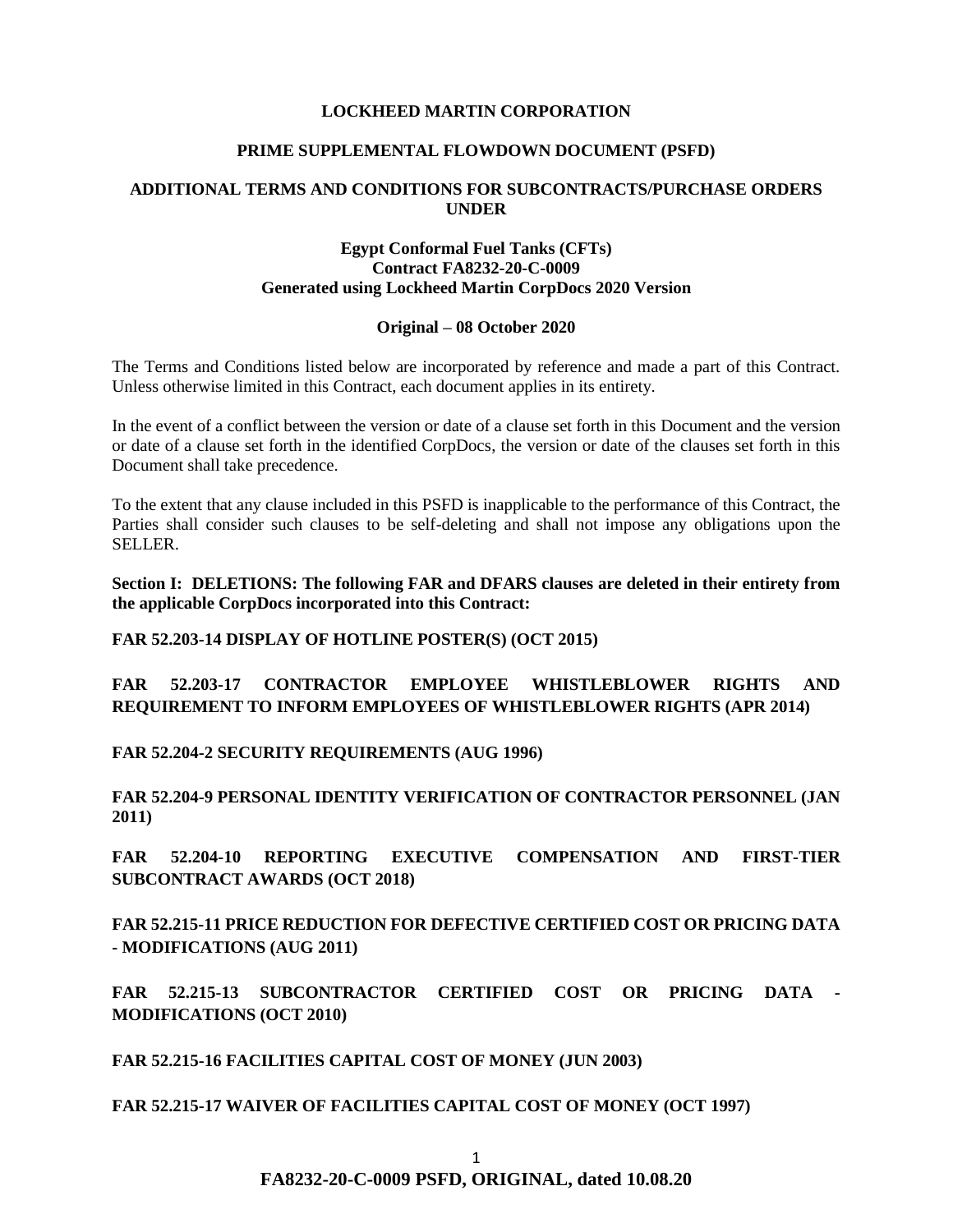**FAR 52.215-20 REQUIREMENTS FOR CERTIFIED COST OR PRICING DATA OR INFORMATION OTHER THAN COST OR PRICING DATA (OCT 2010)**

**FAR 52.219-9 SMALL BUSINESS SUBCONTRACTING PLAN (AUG 2018)**

**FAR 52.222-4 CONTRACT WORK HOURS AND SAFETY STANDARDS ACT - OVERTIME COMPENSATION (MAY 2018)**

**FAR 52.222-41 SERVICE CONTRACT ACT OF 1965 (AUG 2018)**

**FAR 52.222-54 EMPLOYMENT ELIGIBILITY VERIFICATION (OCT 2015)**

**FAR 52.222-55 MINIMUM WAGES UNDER EXECUTIVE ORDER 13658 (DEC 2015)**

**FAR 52.222-62 PAID SICK LEAVE UNDER EXECUTIVE ORDER 13706 (JAN 2017)** 

**FAR 52.223-3 HAZARDOUS MATERIAL IDENTIFICATION AND MATERIAL SAFETY DATA (JAN 1997)**

**FAR 52.223-7 NOTICE OF RADIOACTIVE MATERIALS (JAN 1997)**

**FAR 52.223-11 OZONE-DEPLETING SUBSTANCES (JUN 2016)**

**FAR 52.225-1 BUY AMERICAN ACT -- SUPPLIES (MAY 2014)**

**FAR 52.225-5 TRADE AGREEMENTS (OCT 2019)** 

**FAR 52.225-8 DUTY FREE ENTRY (OCT 2010)** 

**FAR 52.227-9 REFUND OF ROYALTIES (APR 1984)**

**FAR 52.227-10 FILING OF PATENT APPLICATIONS-CLASSIFIED SUBJECT MATTER (DEC 2007)**

**FAR 52.227-11 PATENT RIGHTS-OWNERSHIP BY THE CONTRACTOR (MAY 2014)**

**FAR 52.227-14 RIGHTS IN DATA - GENERAL (MAY 2014)**

**FAR 52.228-5 INSURANCE -- WORK ON A GOVERNMENT INSTALLATION (JAN 1997)**

**FAR 52.230-3 DISCLOSURE AND CONSISTENCY OF COST ACCOUNTING PRACTICES (OCT 2015)**

**FAR 52.230-4 DISCLOSURE AND CONSISTENCY OF COST ACCOUNTING PRACTICES FOR CONTRACTS AWARDED TO FOREIGN CONCERNS (OCT 2015)**

**FAR 52.230-5 COST ACCOUNTING STANDARDS -- EDUCATIONAL INSTITUTIONS (AUG 2016)**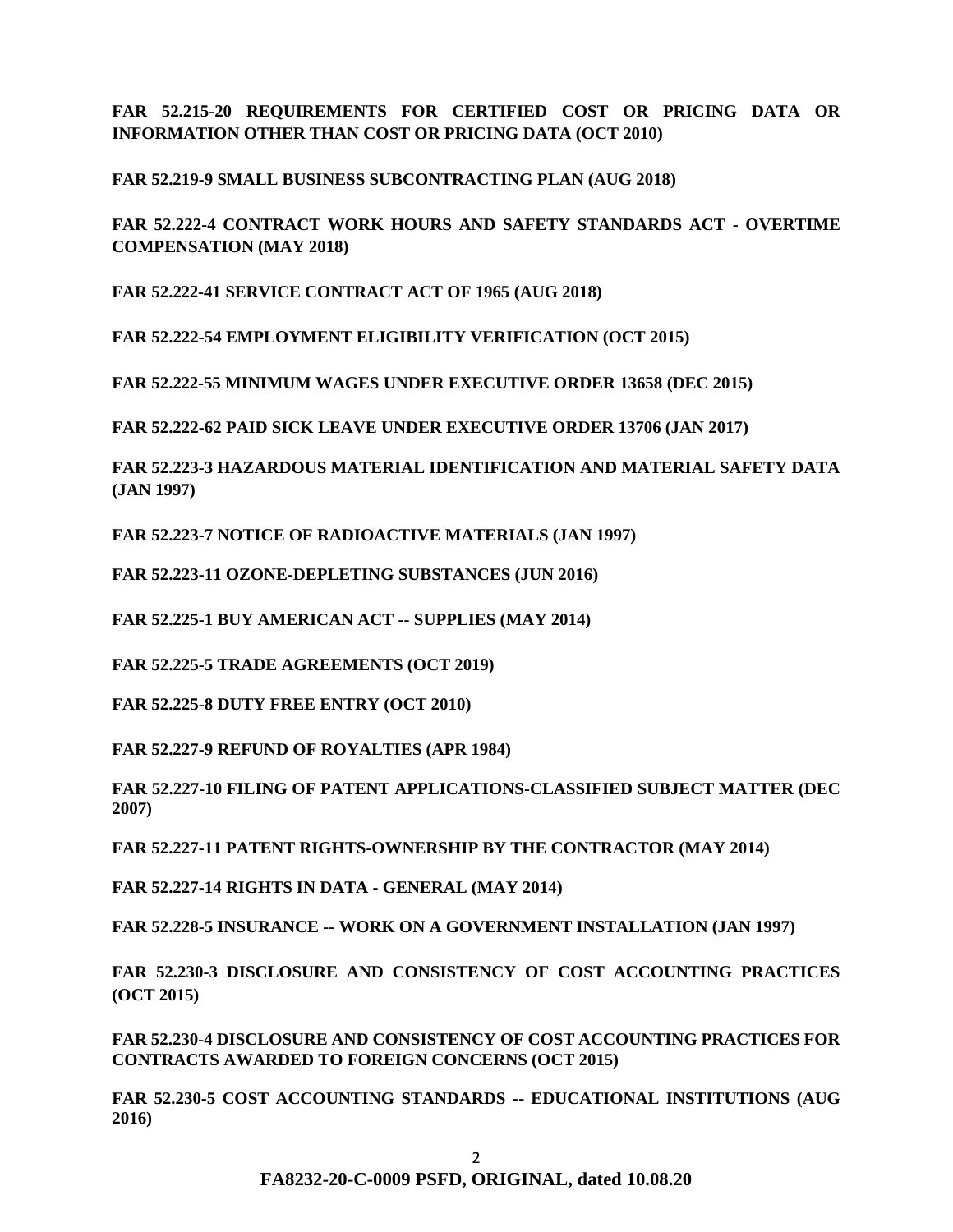**FAR 52.233-3 PROTEST AFTER AWARD (AUG 1996)**

**FAR 52.234-1 INDUSTRIAL RESOURCES DEVELOPED UNDER DEFENSE PRODUCTION ACT TITLE III (SEP 2016)**

**FAR 52.237-2 PROTECTION OF GOVERNMENT BUILDINGS, EQUIPMENT AND VEGETATION (APR 1984)**

**FAR 52.242-15 STOP-WORK ORDER (AUG 1989)**

**FAR 52.243-6 CHANGE ORDER ACCOUNTING (APR 1984)**

**FAR 52.245-1 GOVERNMENT PROPERTY (JAN 2017)**

**FAR 52.246-4 INSPECTION OF SERVICES - FIXED PRICE (AUG 1996)**

**FAR 52.246-26 REPORTING OF NONCONFORMING ITEMS (DEC 2019)**

**FAR 52.247-63 PREFERENCE FOR U.S.-FLAG AIR CARRIERS (JUN 2003)**

**FAR 52.247-64 PREFERENCE FOR PRIVATELY OWNED U.S. FLAG COMMERCIAL VESSELS (FEB 2006)**

**FAR 52.249-5 TERMINATION FOR CONVENIENCE OF THE GOVERNMENT (EDUCATIONAL AND OTHER NONPROFIT INSTITUTIONS (AUG 2016)**

**DFARS 252.204-7009 LIMITATIONS ON THE USE AND DISCLOSURE OF THIRD PARTY CONTRACTOR REPORTED CYBER INCIDENT INFORMATION (OCT 2016)**

**DFARS 252.211-7003 ITEM UNIQUE IDENTIFICATION AND VALUATION (MAR 2016)**

**DFARS 252.215-7008 ONLY ONE OFFER (JUL 2019)**

**DFARS 252.215-7010 REQUIREMENTS FOR CERTIFIED COST OR PRICING DATA AND OTHER DATA THAN CERTIFIED COST OR PRICING DATA (JUL 2019)**

**DFARS 252.223-7001 HAZARD WARNING LABELS (DEC 1991)**

**DFARS 252.223-7002 SAFETY PRECAUTIONS FOR AMMUNITION AND EXPLOSIVES (MAY 1994)**

**DFARS 252.223-7003 CHANGE IN PLACE OF PERFORMANCE - AMMUNITION AND EXPLOSIVES (DEC 1991)** 

**DFARS 252.223-7007 SAFEGUARDING SENSITIVE CONVENTIONAL ARMS, AMMUNITION, AND EXPLOSIVES (SEP 1999)**

**DFARS 252.225-7007 PROHIBITION ON ACQUISITION OF CERTAIN ITEMS FROM COMMUNIST CHINESE MILITARY COMPANIES (DEC 2018)**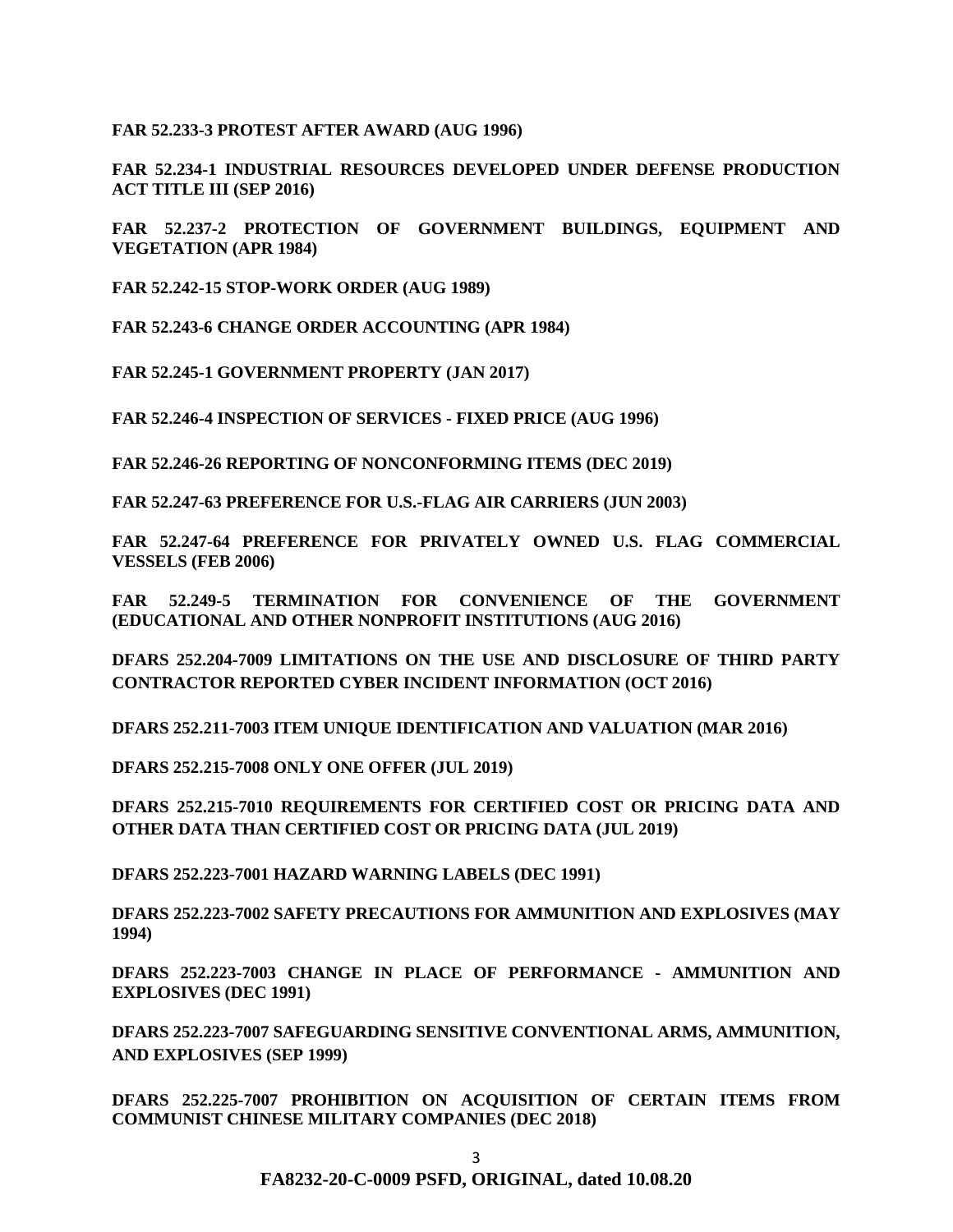**DFARS 252.225-7009 RESTRICTION ON ACQUISITION OF CERTAIN ARTICLES CONTAINING SPECIALTY METALS (DEC 2019)**

**DFARS 252.225-7016 RESTRICTION ON ACQUISITION OF BALL AND ROLLER BEARINGS (JUN 2011)**

**DFARS 252.225-7021 TRADE AGREEMENTS (SEP 2019)**

**DFARS 252.225-7033 WAIVER OF UNITED KINGDOM LEVIES (APR 2003)**

**DFARS 252.225-7043 ANTI-TERRORISM/FORCE PROTECTION POLICY FOR DEFENSE CONTRACTORS OUTSIDE THE UNITED STATES (JUN 2015)**

**DFARS 252.227-7013 RIGHTS IN TECHNICAL DATA -- NONCOMMERCIAL ITEMS (FEB 2014)**

**DFARS 252.227-7014 RIGHTS IN NONCOMMERCIAL COMPUTER SOFTWARE AND NONCOMMERCIAL COMPUTER SOFTWARE DOCUMENTATION (FEB 2014)** 

**DFARS 252.227-7015 TECHNICAL DATA -- COMMERCIAL ITEMS (FEB 2014)** 

**DFARS 252.227-7016 RIGHTS IN BID OR PROPOSAL INFORMATION (JAN 2011)**

**DFARS 252.227-7019 VALIDATION OF ASSERTED RESTRICTIONS - COMPUTER SOFTWARE (SEP 2016)**

**DFARS 252.227-7025 LIMITATIONS ON THE USE OR DISCLOSURE OF GOVERNMENT-FURNISHED INFORMATION MARKED WITH RESTRICTIVE LEGENDS (MAY 2013)**

**DFARS 252.227-7026 DEFERRED DELIVERY OF TECHNICAL DATA OR COMPUTER SOFTWARE (APR 1988)** 

**DFARS 252.227-7027 DEFERRED ORDERING OF TECHNICAL DATA OR COMPUTER SOFTWARE (APR 1988)** 

**DFARS 252.227-7028 TECHNICAL DATA OR COMPUTER SOFTWARE PREVIOUSLY DELIVERED TO THE GOVERNMENT (JUN 1995)** 

**DFARS 252.227-7030 TECHNICAL DATA - WITHHOLDING OF PAYMENT (MAR 2000)** 

**DFARS 252.227-7037 VALIDATION OF RESTRICTIVE MARKINGS ON TECHNICAL DATA (SEP 2016)**

**DFARS 252.227-7038 PATENT RIGHTS - OWNERSHIP BY THE CONTRACTOR (LARGE BUSINESS) (JUN 2012)**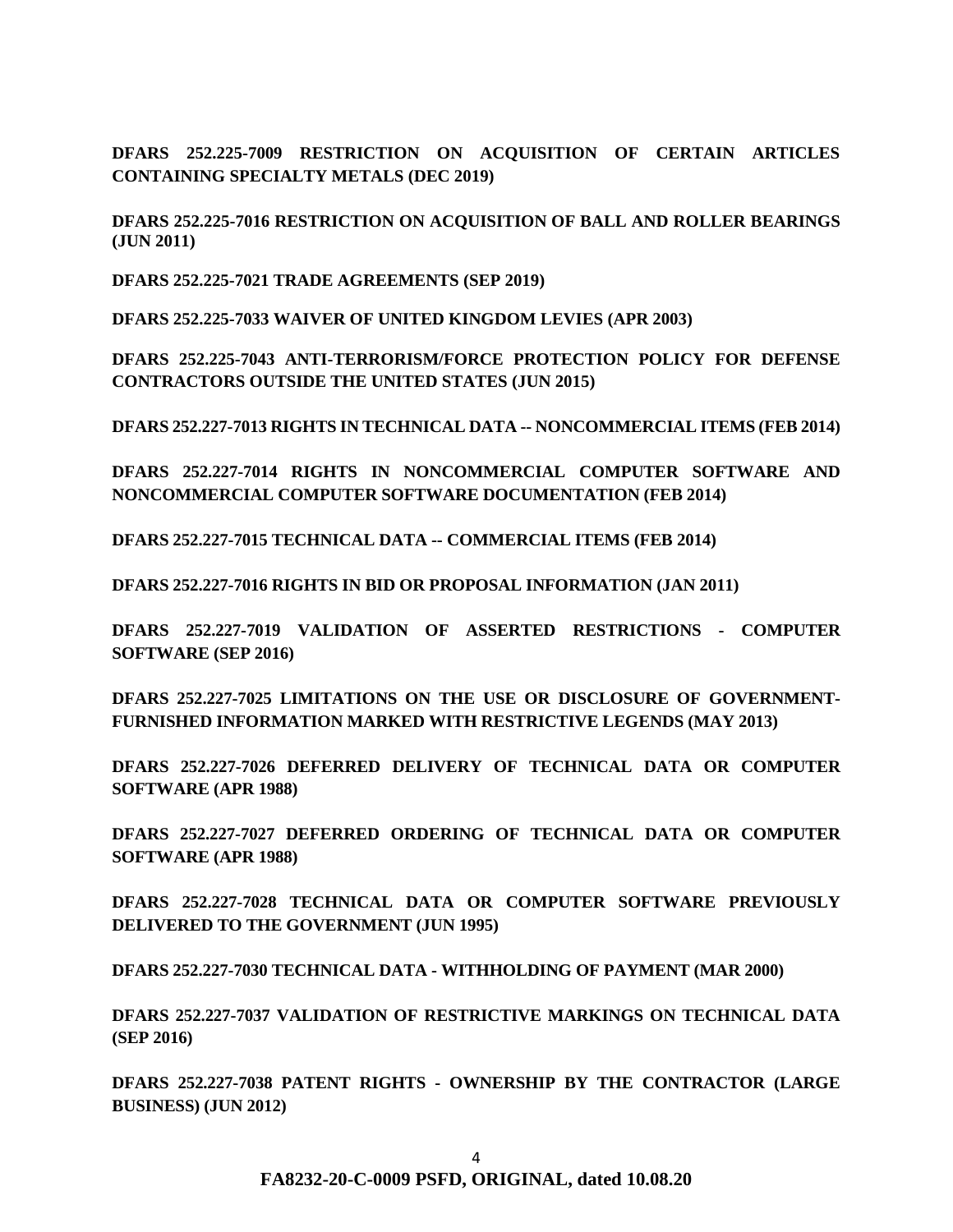# **DFARS 252.228-7005 MISHAP REPORTING AND INVESTIGATION INVOLVING AIRCRAFT, MISSILES, AND SPACE LAUNCH VEHICLES (NOV 2019)**

# **DFARS 252.246-7003 NOTIFICATION OF POTENTIAL SAFETY ISSUES (JUN 2013)**

**DFARS 252.246-7007 CONTRACTOR COUNTERFEIT ELECTRONIC PART DETECTION AND AVOIDANCE SYSTEM (AUG 2016)** 

**DFARS 252.246-7008 SOURCES OF ELECTRONIC PARTS (MAY 2018)**

**DFARS 252.247-7024 NOTIFICATION OF TRANSPORTATION OF SUPPLIES BY SEA (MAR 2000)**

**DFARS 252.249-7002 NOTIFICATION OF ANTICIPATED CONTRACT TERMINATION OR REDUCTION (MAY 2019)**

**Section II: ADDITIONS: The following FAR, DFARS and AFFARS clauses are added:**

# **[FEDERAL ACQUISITION REGULATION \(](https://www.acquisition.gov/browsefar)FAR)**

**FAR 52.232-17, "INTEREST" (MAY 2014)** ("Government" means "Lockheed Martin." Not applicable to Commercial Items as defined in FAR 2.101.)

**FAR 52.232-39, "UNENFORCEABILITY OF UNAUTHORIZED OBLIGATIONS" (JUN 2013)** (Applies to subcontracts where software or services will be retransferred to the Government.)

**FAR 52.247-68, "REPORT OF SHIPMENT (REPSHIP)" (FEB 2006)** (Applies to subcontracts where subcontractors will be shipping supplies directly to the Government.)

## **DEFENSE FEDERAL ACQUISITION REGULATION SUPPLEMENT (DFARS)**

**DFARS 252.219-7004, "SMALL BUSINESS SUBCONTRACTING PLAN (TEST PROGRAM)" (MAY 2019)** (Applies if Seller is a participant in the DoD Test Program for the Negotiation of Comprehensive Small Business Subcontracting Plans.)

**DFARS 252.232-7017, "ACCELERATING PAYMENTS TO SMALL BUSINESS SUBCONTRACTORS--PROHIBITION ON FEES AND CONSIDERATION" (APR 2020)** (Applies to all subcontracts with small business concerns.)

**DFARS 252.243-7002, "REQUESTS FOR EQUITABLE ADJUSTMENT" (DEC 2012)** (Applies if subcontract is over \$150,000. "Government" means "Lockheed Martin." Does not apply for Commercial Items as defined in FAR 2.101.)

## **AIR FORCE FEDERAL ACQUISITION REGULATION SUPPLEMENT**

**AFFARS 5352.223-9000, "ELIMINATION OF USE OF CLASS I OZONE DEPLETING SUBSTANCES (ODS)" (NOV 2012)** (The blank in paragraph (d) is completed with "None." In paragraph